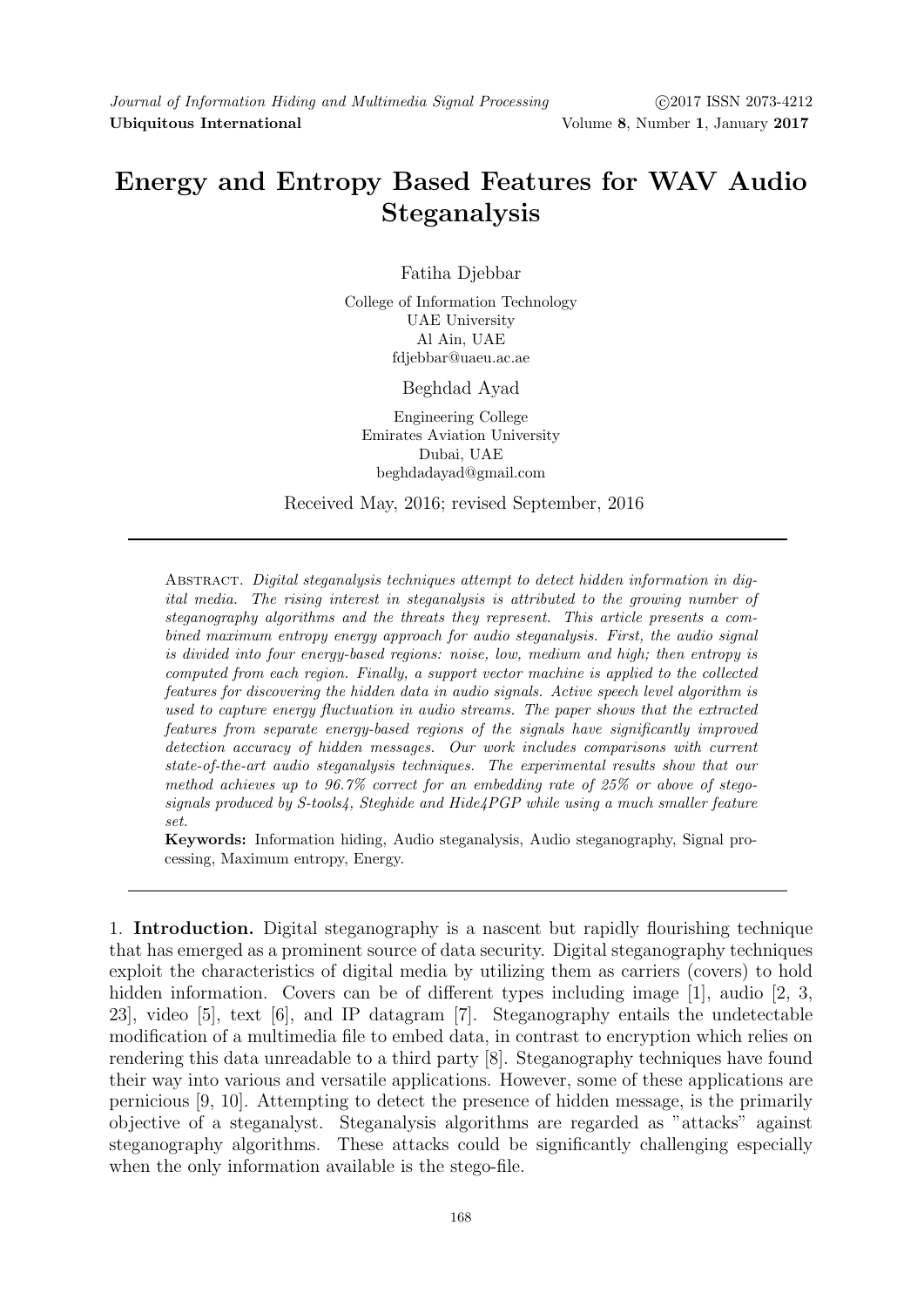Steganalysis techniques in compressed and uncompressed audio format have been actively investigated in the last decade. Most steganalysis method presented lately are based on learning to differentiate between cover- and stego-audio signals. The learning process is performed by a machine learning such as, a support vector machine (SVM) on a dataset fed with statistical properties (features) extracted from the cover and stego-audio signals. The right choice of these features reinforces the discriminatory power between the coverand stego-audio signals.

As the widespread use of WAV audio signal, various steganographic methods have been suggested and inevitably many steganalysis schemes have been developed to attack them. Authors in [11] have presented a WAV audio steganalysis algorithm to capture irregularities between cover and stego signals' spectrograms in high quality recorded speech. The spectrogram of each frame in the signals is calculated using Short-Time Fourier Transform (STFT). The collected features are classified through a non-linear SVM. According to the authors, this approach is more suitable for high-bit rate audio steganography such as, LSB methods and Hide4PGP. The use of audio quality measures for audio steganalysis was proposed by [12]. The authors used audio quality measures (i.e. signal-to-noise ratio, Log likelihood) to distinguish between the stego-signal and its de-noised version (used as an estimate to the cover-signal). ANOVA test [13] and sequential floating search [14] were used to select the most appropriate measures to better detect the presence of hidden messages. In order to classify a signal as stego or cover, a linear regression and support vector machines (SVM) classifiers were trained using the selected audio quality measures. [15] proposed content-independent distortion measures as features for the classifier design to improve the latter method. They proposed to use a single reference signal (common to all tested signals) instead of creating a reference signal via a de-noised version of the stego-signal. Authors in [16] extracted features from the histograms of both statistical moments and frequency domain of the tested audio signal. Comparatively, [17] have used only higher order statistical moments of histogram and frequency histogram for the signal and its wavelet sub-bands. The same principle in selecting the features was followed by [18], but the signal reference was a self-generated signal via linear predictive coding. [19] proposed an algorithm based on Mel-cepstrum to detect embedded messages. Authors in [20] combined MelCepstrum feature with temporal derivative-based spectrum analysis.

To detect hidden information in MP3 audio files, [23] presented a detection method for MP3Stego [22] based on the differential statistics of quantization step and in [24] by exploiting recompression calibration-based feature of the number of bits in the bit reservoir. In AMR compressed audio [25] used the joint probability of same pulse position matrix as feature.

Although previous research on audio steganography has managed to detect hidden data in various audio formats, it mostly relied on the change of the intrinsic properties of the audio signals (e.g., mel cepstrum, linear prediction coefficients (LPC), audio distortion measures, etc.) to distinguish between stego- and cover-audio signals. In addition, up to our knowledge most of the current literatures compute these properties over full-band audio signals, a process that could dilute the embedding error's effect on the stego-audio signal.

Thus, in order to capture all variations in WAV audio streams due to embedding and to generate a set of meaningful features to the support vector machine we study continuous homogeneous energy-based audio stream segments. The proposed algorithm has two stages. First, each audio signal frame is classified based on its energy level as: noise, low, medium or high using active speech level algorithm (ASL), defined in ITU-T Recommendation P.56 [38]. Frames from same energy are grouped together to generate four energy-based regions of the audio signal (noise, low, medium and high). Second, maximum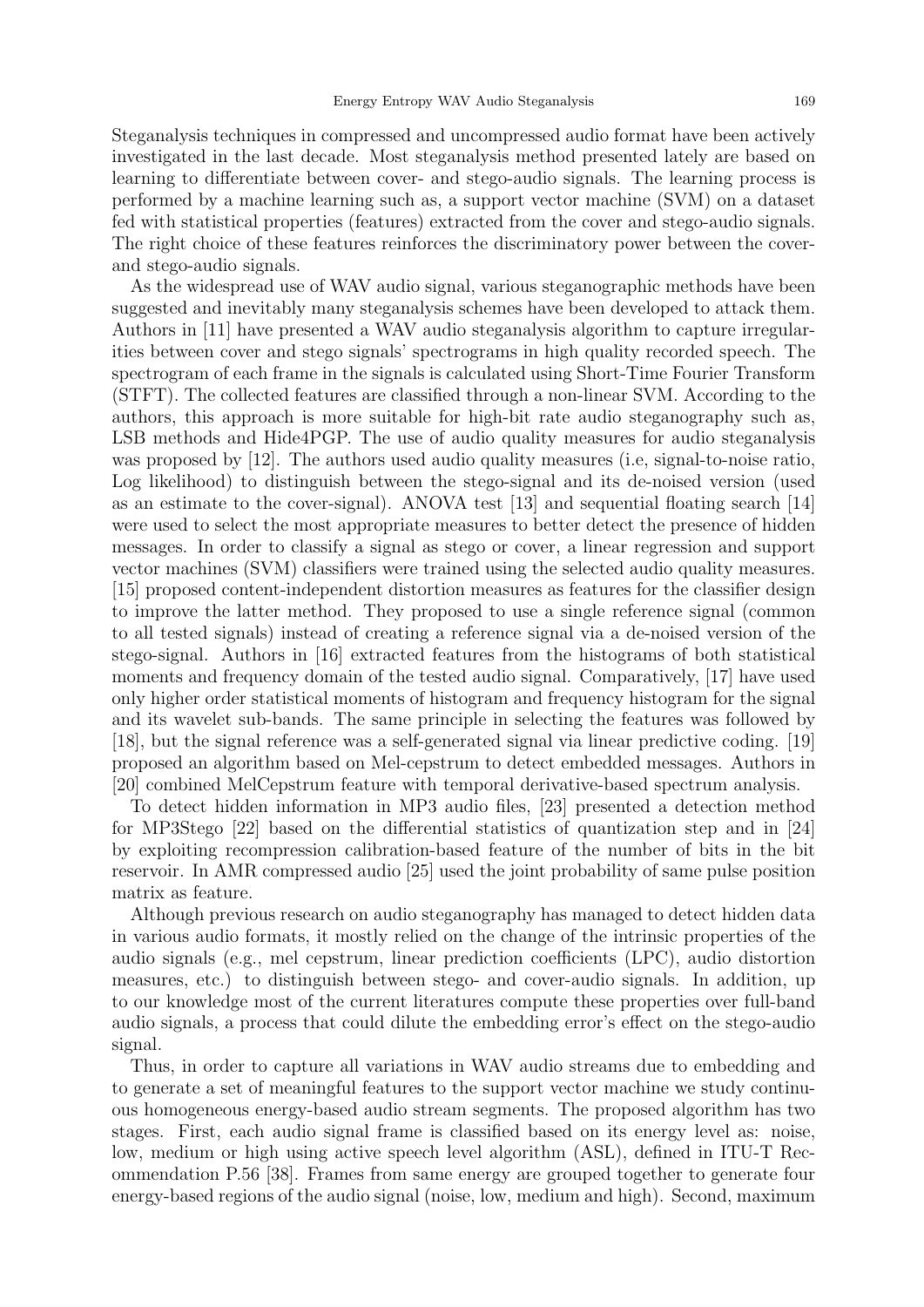entropy is computed from each energy-based region to further enhance the discriminatory power of the classifier between stego- and cover-signal. As a result we are able to scan, analyze and show the impact of the embedding-process within all energetic regions of the audio signals. In our opinion, our maximum entropy energy audio steganalysis algorithm (EE-AS) is novel because segmenting the signal into energy-based regions has resulted in generating more meaningful features which reduced the false positive rate. The main contribution of this paper lies in the following:

- 1. Integrating energy and maximum entropy, a powerful duo, for features selection.
- 2. Capturing all possible variations in the audio streams resulting from data hiding. The features are extracted from full-band and from separate energy-based regions of the audio signal as it is commonly understood that, maximum entropy of the full-band spectrum by itself captures only the gross peakiness of the spectrum.
- 3. Our proposed method has a small features selection set size while achieving 97.67% detection rates for stego-audio signals.
- 4. Our scheme has lower false positive because instead of having one scan over the whole signal we reduced the margin of error by scanning multiple continuous homogeneous segments of the signal.

To assess the performance of the proposed method, LSBs-based audio steganographic software like: Steghide, S-Tools, Hide4PGP, found respectively in [26, 27, 28] are used to generate the stego-signals. EE-AS algorithm has a generalized design for detecting hidden data in audio signals, however, these software were adopted for practicality and usability reasons since they were used by the algorithm we are comparing our work to [20].

This paper is organized as follows: Section 2 presents a theoretical background for entropy and justifies its use in the present context. Energy as a key parameter in audio steganalysis is presented in Section 3 and in Section 4. Section 5 and Section 6 discuss the preprocessing steps to generate the features used to distinguish between cover- and stego-audio signals. In Section 7, classification results by SVM and evaluation study are revealed. Finally, we conclude this paper with a conclusion of our work in Section 8.

2. Signal Entropy. The entropy of a signal is a measure of the amount of information a signal carries. The successful exploitation of entropy features in speech recognition [29] and voice activity detection [30] gave rise to their use in the context of signal and image processing. The application of the entropy concept for signal and image steganalysis is based on the fact that embedding techniques would modify the probability of bits of cover medium which in turn will change the entropy value. An audio signal is denoted  $x(t)$  where  $(t=0,1,2,...,N-1)$ . Similar to the additive noise model proposed in [31], a stego-signal is denoted s(t), which can be modeled by adding a noise or error signal  $e(t)$  to the original signal  $x(t)$ ;  $s(t) = x(t) + e(t)$ . The entropy of  $x(t)$ ,  $e(t)$  and  $s(t)$  are denoted  $H(x)$ ,  $H(e)$ and  $H(s)$ , respectively. To uniquely identify the value of x, Shannons entropy [32] is employed. Small perturbations on the sample values of x produce smaller perturbations on the measured entropy. If the sample values of x are denoted by  $x_i$  then entropy is defined as follow:

$$
H(x) = -\sum_{i} p(x_i).ln(p(x_i))
$$
\n(1)

where  $p(x_i)$  is the probability for the signal to take values  $x_i$ . The entropy of the sum of two independent discrete random variables  $(x, e)$ , e.g.,  $H(s)$  is at least the minimum of their individual entropies [33, 34] given by:

$$
\max\{H(x), H(e)\} \le H(s) \le H(x) + H(e) \tag{2}
$$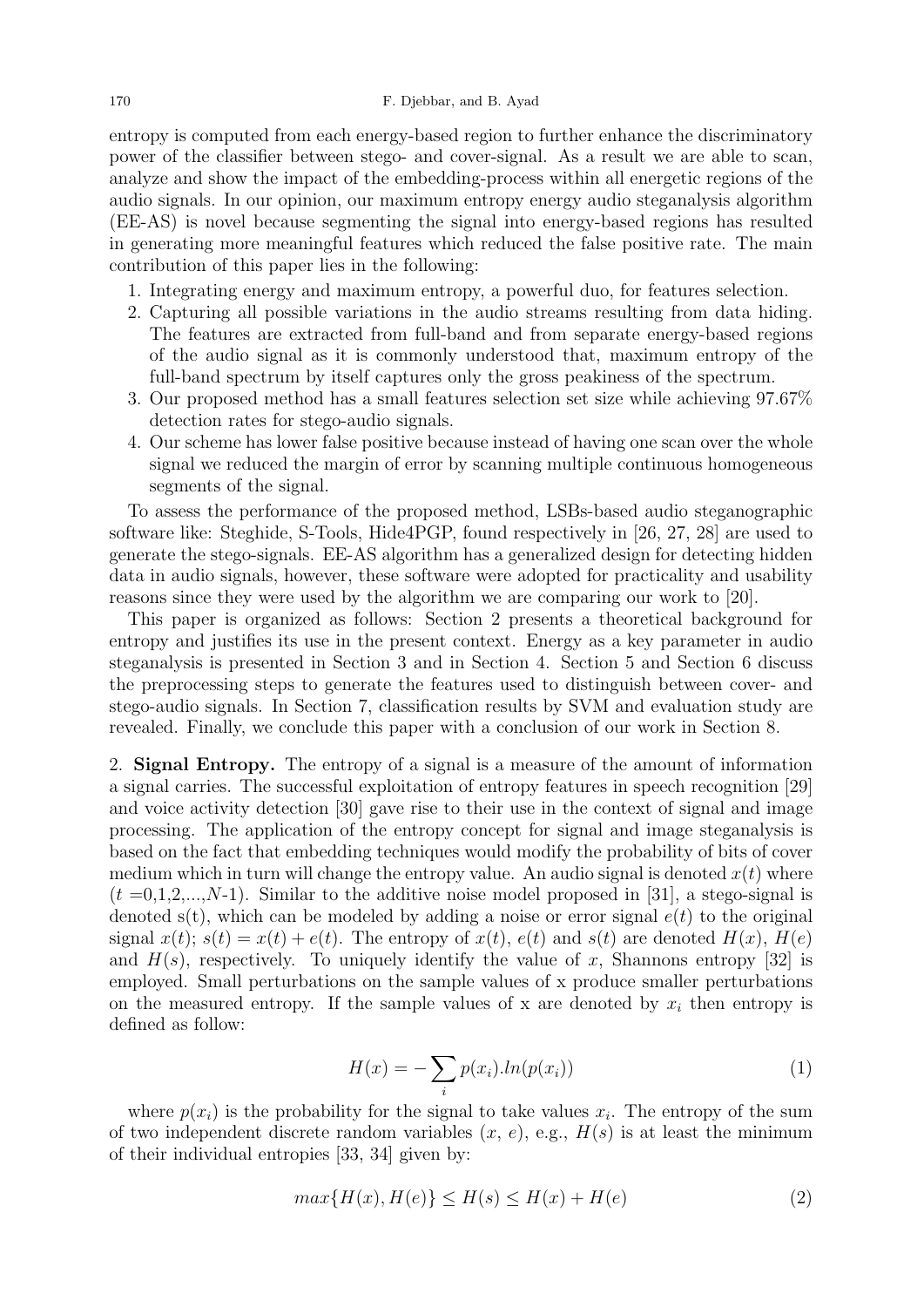Thus, by adding more terms in the summation [33], the entropy can only increase.

3. Maximum Entropy and Signal Energy. Audio signal contains different amount of entropy and energy levels over time. Since stego-signal is additive [31], data hiding will change the entropy value. The effect of this change is related to changes in the signal energy. The proposed steganalysis algorithm exploits these irregularities in the stego-signals to detect steganography. Entropy-based algorithms in information theory literature such as Shannons entropy [32], Lempel-Ziv-Welch (LZW) complexity [35], Huffman [36] and Golomb-Rice coding (GR) [37], can be used to measure the irregularities in the tested signals. As a show case we used three distinct algorithms: LZW, Huffman and GR. These algorithms were chosen because of the differences in entropy values generated for the same audio stream. This feature leads to more informative data that can be used to enhance the classifier capability. Maximum entropy values shown in Figure 1 are computed from noise regions Figure (1a) and full-band signal Figure (1b). These Figures also illustrate the relation between entropy and signal energy, we can observe that entropy value increases as energy level decreases. Moreover, entropy values computed on full-band audio streams are not strong features on their own. Hence, the similarity between feature values collected from Huffman and LZW will not be of much help to the classifier. Consequently, time domain full-band entropy captures the gross distortion due to data hiding, for improved resolution, entropy features are also computed from energy-based regions: noise, low, medium and high of the audio signal. Audio division is carried out by ASL algorithm as presented in the next section.



FIGURE 1. Tradeoff between entropy and energy

4. Energy-Based Signal Division. Active speech level algorithm (ASL) is used to discriminate between noise, low, medium and high energy regions within the audio signal. ASL determines speech activity factor  $(Sp_l)$  which represents the fraction of time where the signal is considered to be active speech and the corresponding active level for the speech part of the signal [38]. The speech activity algorithm computes the speech energy value at each sample time (frame). To determine which frames belong to the high, medium, low and noise power classes, the active speech level  $Sp<sub>l</sub>$  of the signal is first determined according to [38], then compared with a discrete set of thresholds as presented in Table 1. This thresholds set is chosen based on experimental considerations [39, 40] and they are specific to normalized audio files of our datasets. A detailed classification of the frames into the four power classes is presented in [39]. To build our audio signals database, we collected 1080 on-line audio files of 10 s length each from different types such as speech signals in different languages (i.e, English, Chinese, Japanese, French, and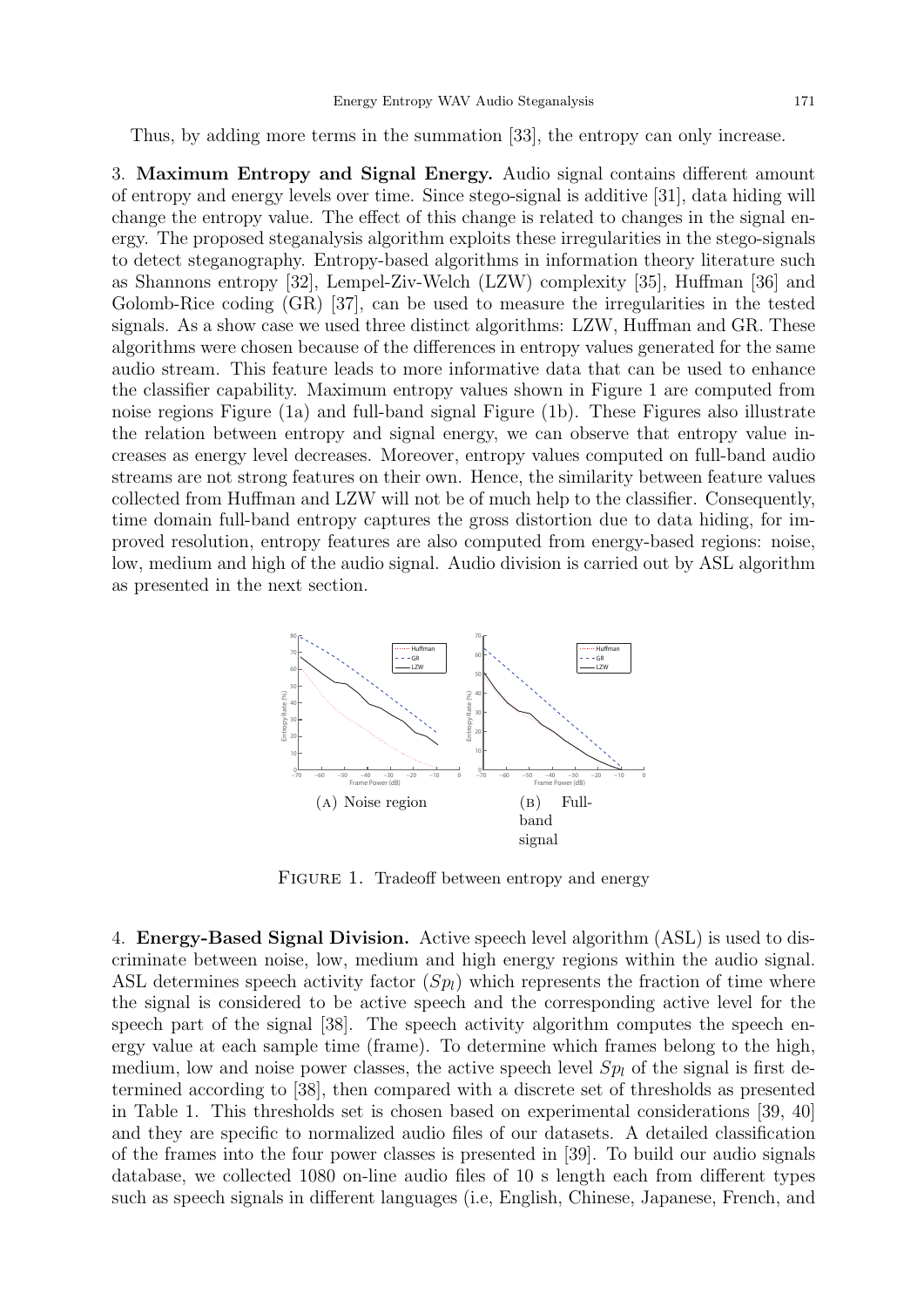| Power classes | Audio $(\%)$        | Speech $(\%)$      | Music $(\%)$       |
|---------------|---------------------|--------------------|--------------------|
|               | $10800 \text{ sec}$ | $6200 \text{ sec}$ | $4600 \text{ sec}$ |
| Noise         | 14.76               | 22.47              | 2.6                |
| Low           | 15.54               | 22.56              | 6.5                |
| Medium        | 50.03               | 39.17              | 63.64              |
| High          | 19.67               | 15.8               | 27.26              |
| Power         | Threshold           |                    |                    |
| classes       | (dB)                |                    |                    |
| noise         | $-45$               | Thresholds for     |                    |
| Low           | $-35$               | power classes.     |                    |
| Medium        | $-25$               |                    |                    |
| High          | -15                 |                    |                    |

Table 1. Datasets composition statistics in terms of audio signal parts and thresholds used to categorize the frames as noisy, low, medium or high.

Arabic), and music (classic, jazz, rock, blues). All signals are sampled at 44.1 kHz and quantized at 16-bits. The statistics of the dataset are shown in Table 1. An example of audio-signal division process based on the set of the chosen thresholds is illustrated in Figure (2).

5. Features Extraction. The features extraction step starts by creating features vector representing the entropy value difference  $(H_{\text{Dif}})$  between received (tested) audio-signals  $s_t$  and their self-generated reference version  $s_r$ . which are created by randomly modifying the first LSB layer in the temporal domain of the given signal using S-tools4, Steghide and Hide4PGP. Features extraction is achieved in three main steps detailed in the following subsections:

5.1. Frames classification. Each signal (tested and its reference) is divided into 4 parts based on the energy level. This process is detailed as follows:

- 1. The audio signal is split into M frames of 10 ms and N samples each,  $s_t(m, N)$ , 1  $m \leq M$ .
- 2. Compute  $Sp<sub>l</sub>$  as in ITU-T P.56 [38] for each frame using the library tool voicebox [41].
- 3. Classify the frame as high, medium, low or noisy by comparing its  $Sp<sub>l</sub>$  to the values shown in Table 1.
- 4. Reassemble the frames of the same category into one part as shown in Figure 2. At the end of the process, each audio file is divided into four energy-based regions: noisy, low, medium and high. The classification process is described in the following Algorithm.

5.2. Entropy Computation. Following signals division phase, maximum entropy  $(\eta_i)$ for each energy-based region is computed using three distinct entropy algorithms: Huffman, LZW and GR. This process results in 15 entropy values  $(\eta_i, i=1...15)$ , three values for each energy-based region of the audio signal (noisy, low, medium, high and full band signal). The following example shows how to compute noisy region entropy values:  $\eta_1$ ,  $\eta_2$ and  $\eta_3$ .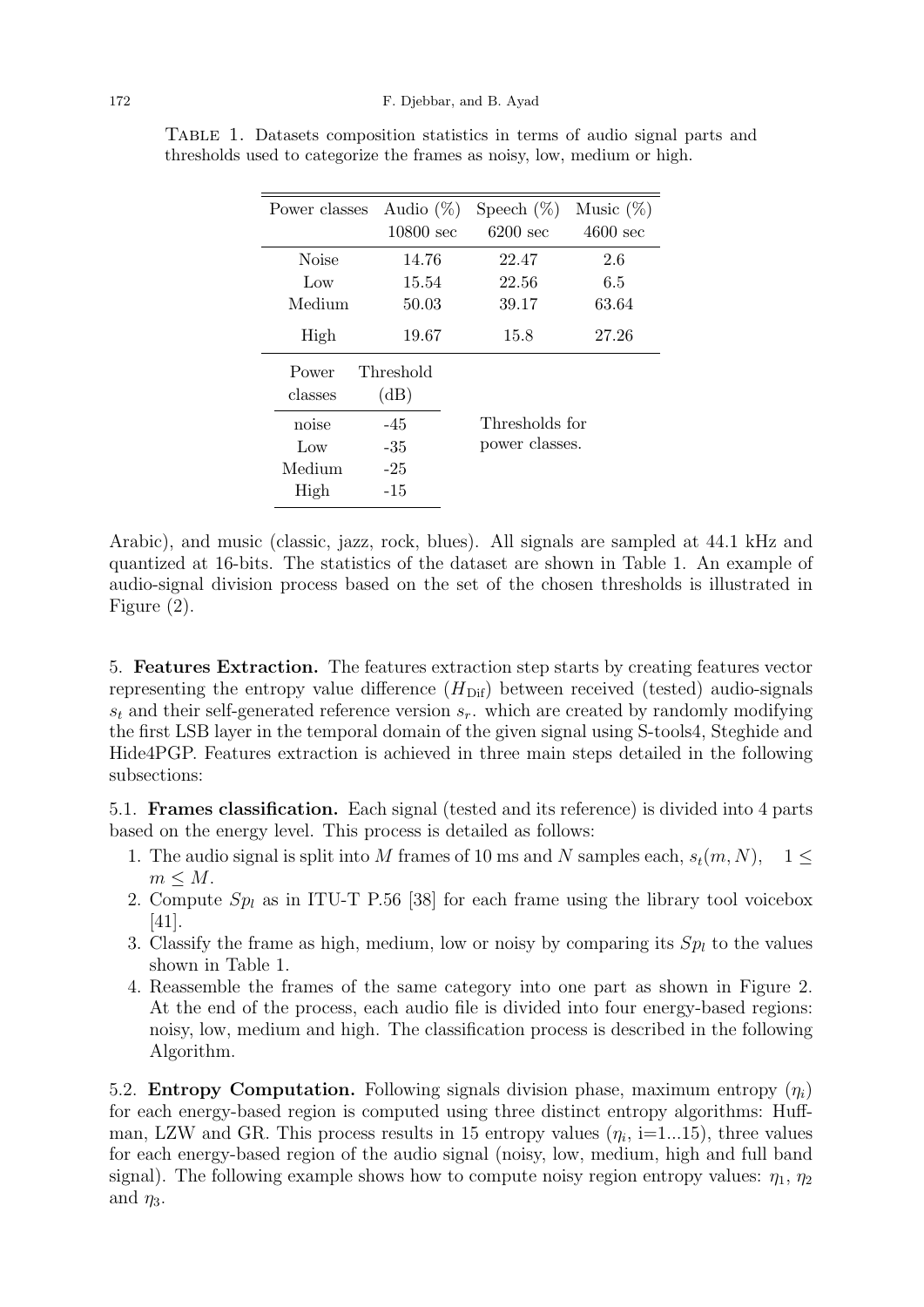#### Algorithm 1 Signal division to energy-based regions

```
INPUT: s_t(m, N)OUTPUT: s_{t_\mathrm{Noise}},\, s_{t_\mathrm{Low}},\, s_{t_\mathrm{Medium}},\, s_{t_\mathrm{High}}for m = 1 to M do
   if Sp_l(s_t(m,N)) \leq -45 then
       s_{t_{\text{Noise}}} + \leftarrow s_t(m, N)end if
   if -45 \ge Sp<sub>l</sub>(s<sub>t</sub>(m, N)) \le -35 then
       s_{t_{\text{Low}}} + \leftarrow s_t(m, N)end if
   if -35 ≥ Sp<sub>l</sub>(s<sub>t</sub>(m, N)) ≤ −25 then
       s_{t_{\text{Median}}} + \leftarrow s_t(m, N)end if
   if -25 ≥ Sp_l(s_t(m, N)) ≤ -15 then
       s_{t_\text{High}} + \leftarrow s_t(m,N)end if
end for
```
- $\eta_1 \leftarrow Huffman(s_{t_{\text{Noise}}})$
- $\eta_2 \leftarrow LZW(s_{t_{\text{Noise}}})$
- $\eta_3 \leftarrow GR(s_{t_{\text{Noise}}})$

Similarly, we calculate the entropy values of the reference signal to produce the entropy difference  $(H_{\text{Diff}_i}, i=1...15)$ .  $H_{\text{Diff}_i}$  is computed between similar energy regions of tested signal  $s_t$  and its reference  $s_r$  as shown in the following equation:

$$
H_{\text{Diff}i} = \sqrt{|\eta_{ti}|} - \sqrt{|\eta_{ri}|} \tag{3}
$$

The reason for presenting  $H_{\text{Diff}_i}$  by Eq.3 is that square root is not differentiable at 0. Hence, small  $\eta$ ,  $\sqrt{|\eta_{ti}|} - \sqrt{|\eta_{ri}|}$  may be much larger than  $|\eta_{ti} - \eta_{ri}|$  and eventually will signify their impact in the classification process.

The features vector of each audio signal contains 15 coefficients:

 $Features = H<sub>Diff1</sub>, H<sub>Diff2</sub>, H<sub>Diff2</sub>, ..., H<sub>Diff15</sub>$ 

The 15  $H_{\text{Dir}}$  coefficients are the features set to be fed to the SVM classifier with an RBF kernel. Each  $H_{\text{Diff}}$  coefficient is computed by one of the entropy algorithms on an energylevel region of the audio signal (i.e,  $H_{\text{Diff1}}$  is the difference in entropy value measured by rar in the noisy regions of the tested signal and its reference). Thus, a features vector of 15 ratio coefficients is retrieved from each audio signal such as:  $H_{\text{Diff1}}$ ,  $H_{\text{Diff2}}$ ,...,  $H_{\text{Diff15}}$ . The feature extraction process is further illustrated in Figure 3.

Figure 4 shows entropy values computed for the cover-audio, stego-audio and their reference versions. The results can be summarized as follow:

- 1. Entropy values in higher energy regions (e.g., medium and high) are smaller than those of lower energy regions.
- 2. The cover and the stego signals are better discriminated in lower energetic parts of the audio signals.
- 3. Regardless of the energy level, the difference in entropy value between the cover and its reference signal 4a is always larger than that of the stego and its reference 4b. This observation is in fact the key to detecting the existence of hidden data.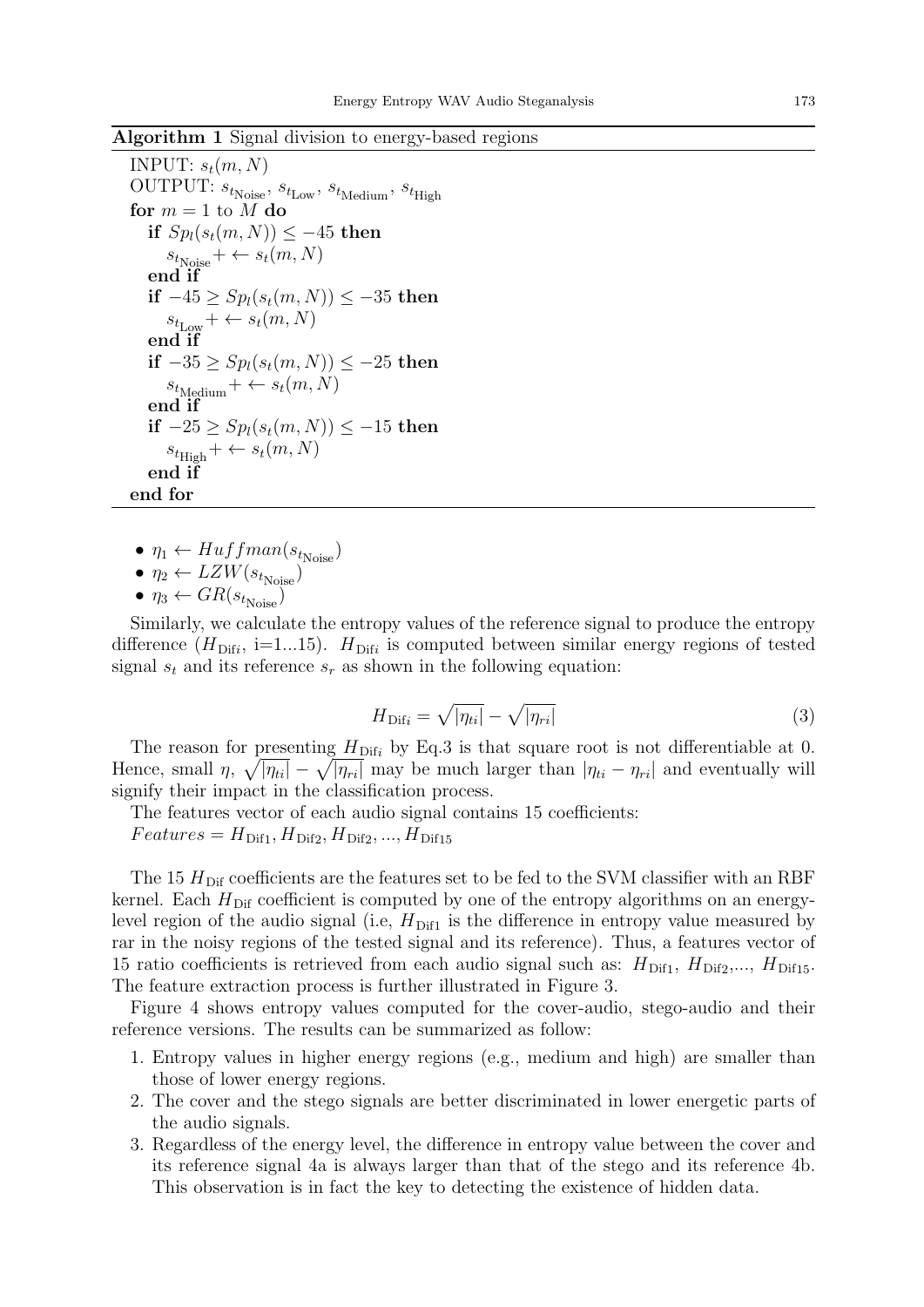

Figure 2. Speech signal division energy-based region using ASL. Temporal representation (blue curve) of a speech signal (left y-axis) and its division to different power classes (noise, low, medium and high) using the energy in (dB) per audio signal frame (right y-axis) computed by ASL (red curve) and classified to power classes using the thresholds set.



FIGURE 3. Features extraction workflow.

### 6. Features Classification.

6.1. Datasets. For each tested steganographic tool, two datasets are produced: training and testing (Tr and Ts). Each dataset contains 1080 WAV audio signals of 10 s length. All signals are sampled at 44.1 kHz and quantized at 16-bits. Each training and testing dataset contains 540 positive (stego) and 540 negative (cover) audio samples. We used on-line audio files from different types such as speech signals in different languages (i.e, English, Chinese, Japanese, French, and Arabic), and music (classic, jazz, rock, blues).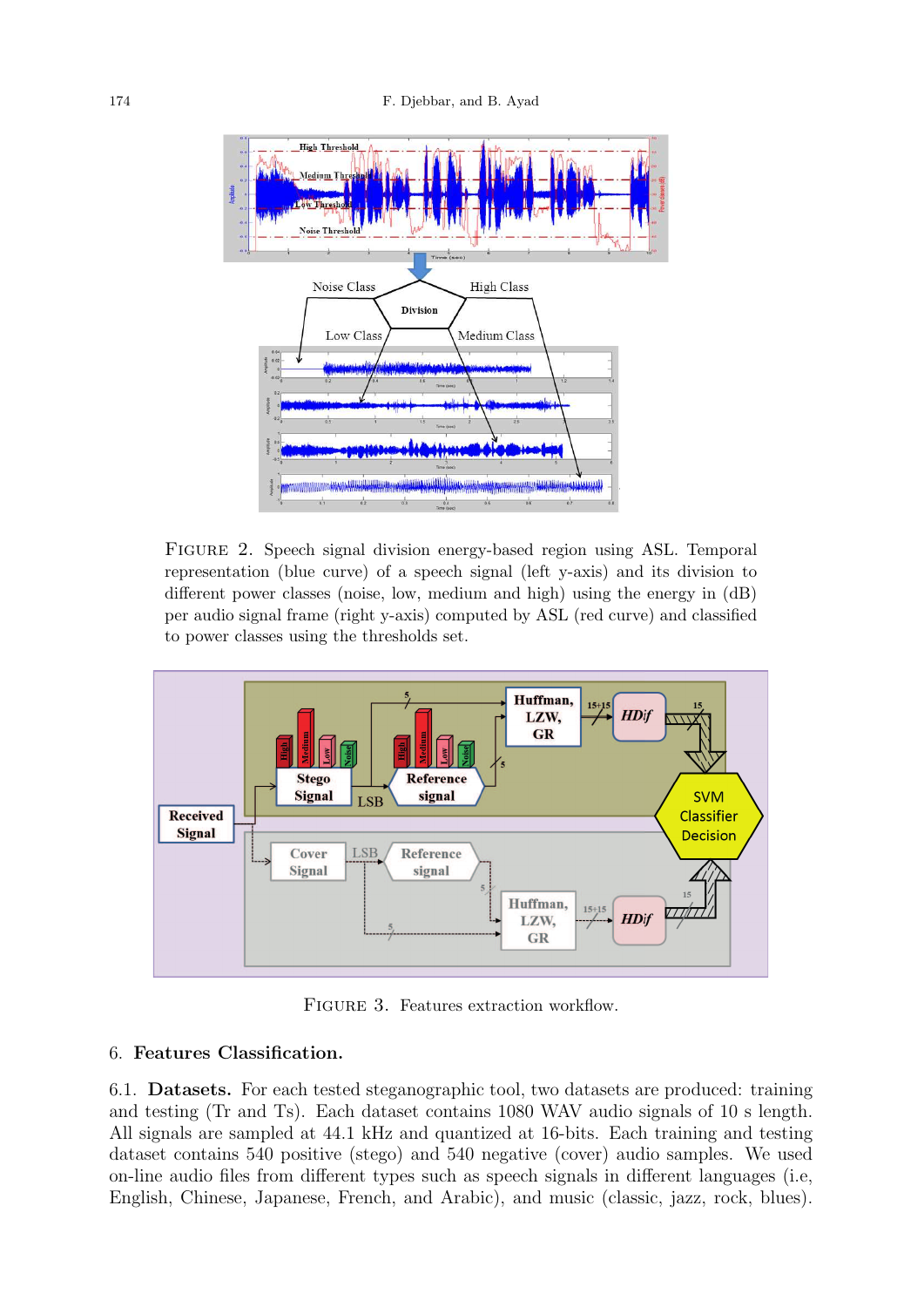

FIGURE 4. Entropy values of cover- (a), stego-signal (b) and their respective reference versions.

All stego-audio signals are generated by hiding data from different types: text, image, audio signals, video and executable files. The stego-signals produced by Hide4PGP with 25% maximal hiding capacity while in Steghide and Stools with 50%.

The datasets Tr and Ts consist of a matrix of  $\{H_{\text{Diff}_i}, l_i\}$ , where  $H_{\text{Diff}_i}$  refers to 15 entropy features, and  $l_i \in \{\pm 1\}$ . The values  $+1$  and  $-1$  correspond to "Stego-audio" and "non Stego-audio" classes, respectively. The performance of the proposed steganalysis algorithm is measured by the ability of the system to recognize and distinguish between stego- and cover-audio signals.

6.2. Classification Step. The problem is basically formulated as a two-class, classification problem: both training and testing sets contain audio signals belonging to either cover- or stego-signal. This representation is combined with a powerful machine learning technique (SVM) [42], which is used to classify the two sets, and has proved to be very effective classifier in the last decade. SVMs, enjoy strong foundations in statistical learning theory, and have been successfully applied to data classification. The SVM algorithm addresses the general problem of learning to discriminate between positive and negative examples of a given class of n-dimensional vectors. SVM has been successfully applied to a number of applications ranging from bioinformatics [43], face detection [44], digital images steganalysis [45] and to digital audio steganalysis [15, 20]. In addition, SVM does not normally require complex parameters tuning. It minimizes the prediction error and generalizes well even for small training samples [43]. SVM classifier is used in conjunction with the Radial Basis Function (RBF) kernel [46].

In this study, we employed SVMs library tool [47]. The tuning parameters:  $\gamma$ (> 0) the scaling parameter and  $C(> 0)$  the regularization parameter which decides the trade-off between the training error and the margin of separation are set to 0.1 and 1 respectively. We prepared  $Tr$  and  $Ts$  datasets (listed in the previous section) for each steganography tool involved in this experiment: Steghide, S-Tools4, Hide4PGP v2.0 and our steganographic algorithm.

7. Results and Discussion. Our assessment of the performance of EE-AS on our datasets is based on two experiments. The first experiments assesses the recognition ability of our method in classifying stego- and cover-signals and it contains three scenarios. The second experiments compares the performance of our technique to other state-of-the-art audio-steganalysis methods. The mean and standard deviation (STD) of the length of 540 training and 540 testing audio samples datasets are listed in Table 2.

The accuracy of our predictions is measured by Precision (PP), Recall (R), F-measure, and the receiver operating characteristic (ROC). The precision is defined as the ratio of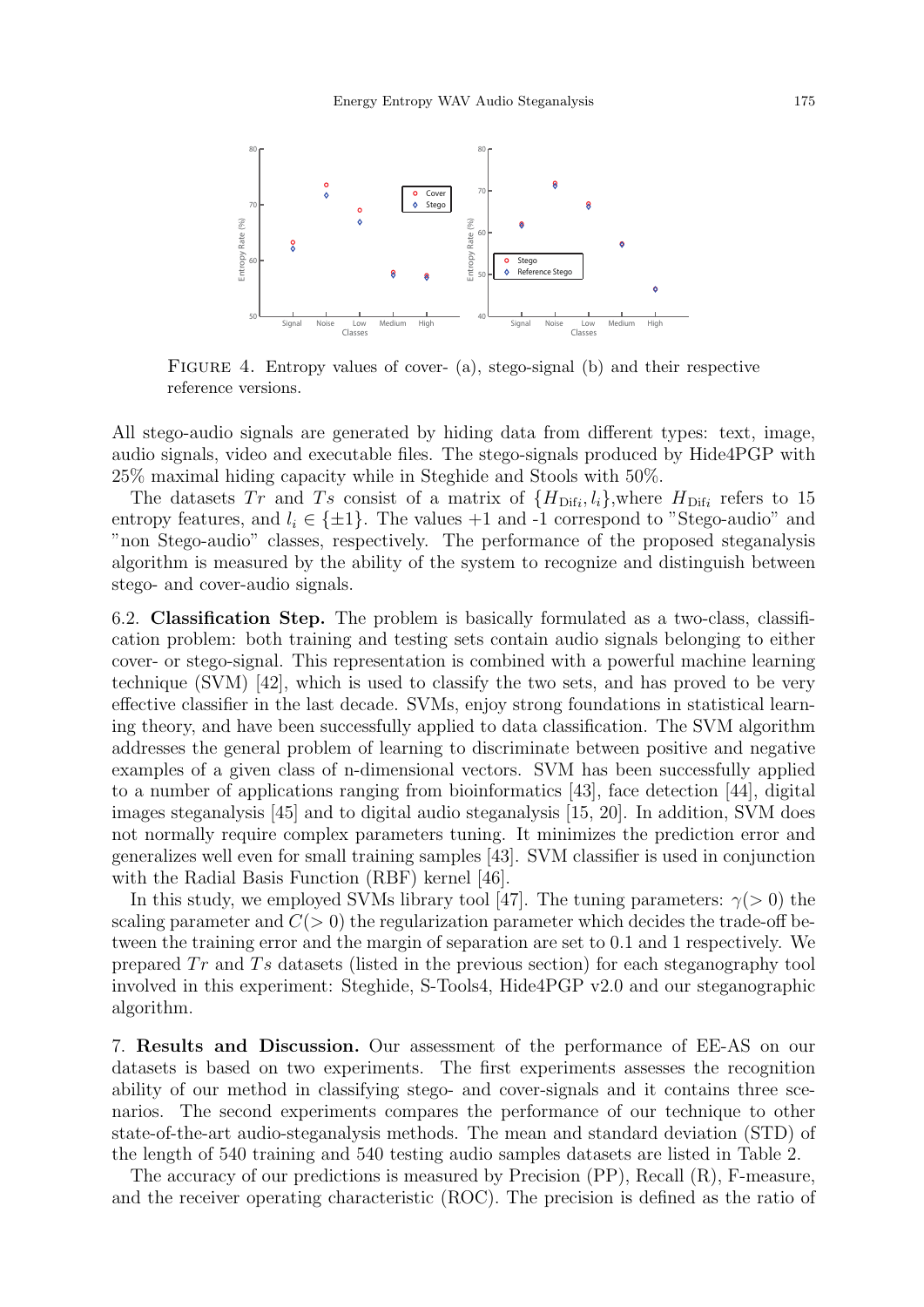Table 2. Mean and standard deviation of training and testing audio signals datasets

|                                       | Mean               | <b>STD</b> |
|---------------------------------------|--------------------|------------|
| Training dataset $4.5510e-006$ 0.1228 |                    |            |
| Testing dataset                       | 1.6519e-005 0.0637 |            |

 $TF$  $\frac{TP}{(TP+FP)}$ . The recall is defined as  $R = \frac{TP}{(TP+FP)}$ .  $\frac{TP}{(TP+FN)}$ . The F-measure combines precision and recall such as:  $2.\frac{PP.R}{(PP+P)}$  $\frac{PP.R}{(PP+R)}$ . The ROC is the fraction of true positives (TPR = true positive rate) versus the fraction of false positives (FPR = false positive rate). In this experiment, TP, FP and FN are defined in the contingency Table 3.

TABLE 3. The contingency table

| Stego-signal | Cover-signal                                              |
|--------------|-----------------------------------------------------------|
|              | Stego classified True positives (TP) False Negatives (FN) |
|              | Cover classified False Positives (FP) True Negatives (TN) |

The entries of the contingency table are described as follows:

- TP: stego-audio signal classified as stego-audio signal
- $TN$ : cover-audio signal classified as cover-audio signal
- $FN$ : stego-audio signal classified as cover-audio signal
- FP: cover-audio signal classified as stego-audio signal

It is possible that we might end-up with a high precision results (despite having a high number of FN), or a high recall (despite having a high number of FP). However, F-measure and the area under the ROC curve are two of the most popular computational methods to find a balance between false positives and false negatives.

## 7.1. Performance Evaluation of EE-AS.

7.1.1. Scenario 1. In this scenario, we assess the recognition ability of our method EE-AS in classifying 540 stego and 540 non-stego audio files (speech and music). The 15 features set are extracted from different energy-based regions: noisy, low, medium, high and full band audio signal. In Table 4, we record the overall accuracy where higher score values are interpreted as high detection rate. In this work, we were able to achieve high detection scores especially for Hide4PGP which shows almost 100% recognition rate. However it is pertinent to provide more analysis of the algorithm's performance and results.

Table 4. ROC and F-measure recorded from testing EE-AS on a 540 dataset of Audio signal

| Hiding methods F-measure ROC |       |       |
|------------------------------|-------|-------|
| S-Tools                      | 0.909 | 091   |
| Steghide                     | 0.791 | 0.795 |
| Hide4PGP                     |       |       |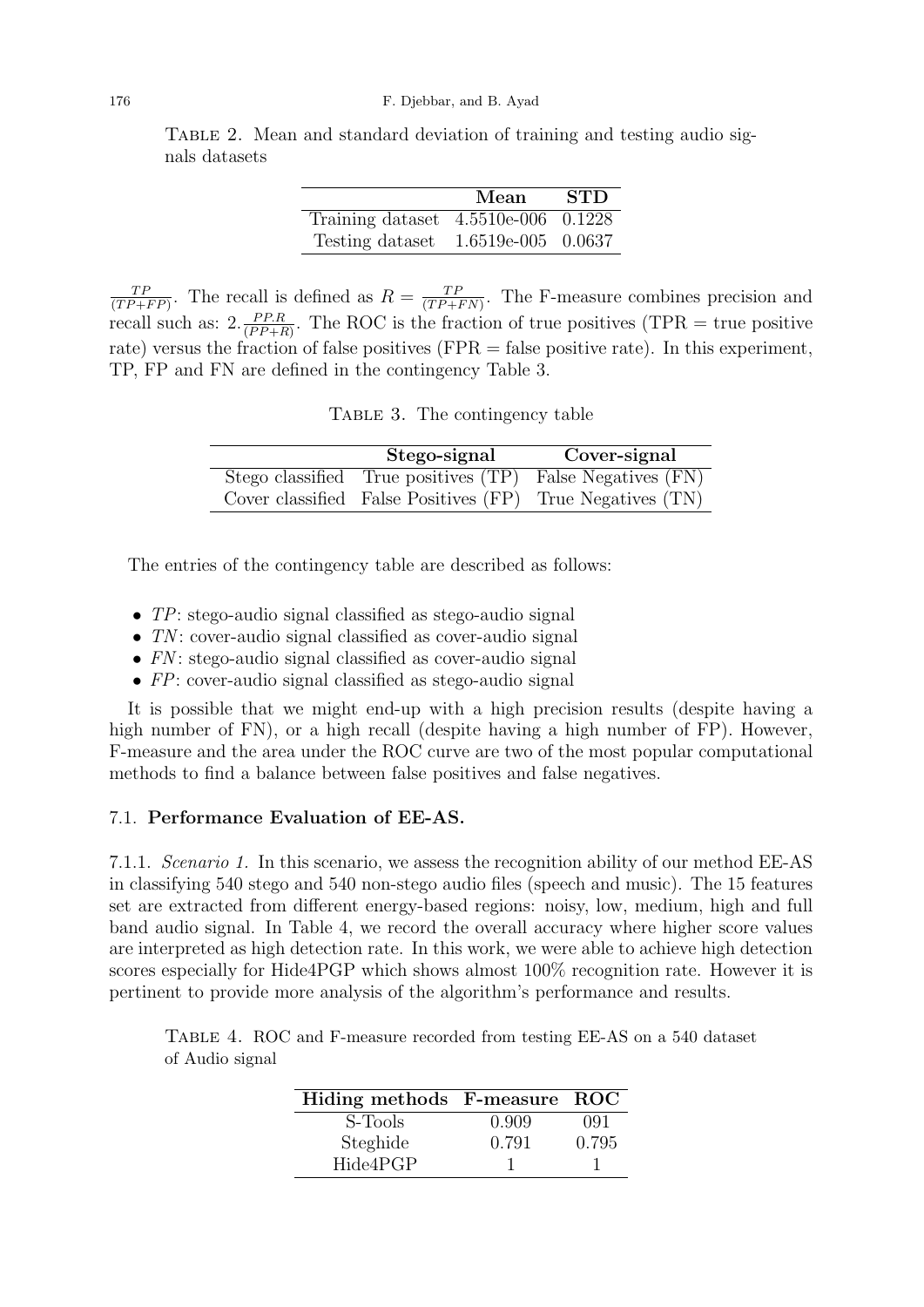7.1.2. Scenario 2. We assess the recognition ability of our method in classifying between 540 stego and 540 audio signals by using entropy features extracted only from full-band signal. The feature vector used contains only three elements and each of these elements is generated by one of the entropy algorithms (Huffman, LZW and GR). F-measure and ROC are listed in Table 4.

Table 5. ROC and F-measure recorded from testing EE-AS by using features vector of three elements extracted from full-band audio signals.

| Hiding methods F-measure ROC |       |       |
|------------------------------|-------|-------|
| S-Tools                      | 0.775 | 0.785 |
| Steghide                     | 0.578 | 0.63  |
| Hide4PGP                     | 0.985 | 0.985 |

Despite the small size of the feature set (3 elements) used, we managed to achieve good results, especially in detecting S-Tools and Hide4PGP steganography. Entropy features extracted from full-band signals are not strong on their own and have to be combined with features from multi energy regions (Table 4). Nevertheless, all these results show the high potential of entropy-based audio steganalysis.

7.1.3. Scenario 3. For the third scenario, we further investigate the recognition ability of our algorithm when the dataset contains only speech or music signals. The aim of this experiment is to put more emphasis on the behavior of the proposed algorithm when music-audio signals are used to convey hidden data versus those of speech. We split the dataset into two sets A (460 speech signal) and B (460 music signal). Each set is further split into 230 stego- and 230 cover-signal to create a training and testing dataset for speech and music. A set up similar to that described in scenario 1 is employed. In Table 6 we show ROC and F-measure. The statistical characteristics of speech- and musicsignals are given in Table 1. Overall, these results show the high discriminatory power of energy-based statistics features on the detection accuracy. The features extracted from speech signals offer better accuracy compared to music, therefor speech signals are more vulnerable to our steganalysis method. This is due to the fact that the percentage of lower energy regions in speech (Table 1) is higher compared to that of music audio-signals.

| Hiding methods Audio Type F-measure |        |        | <b>ROC</b> |
|-------------------------------------|--------|--------|------------|
| S-Tools                             | Speech | 0.94   | 0.94       |
|                                     | Music  | 0.885  | 0.885      |
| Steghide                            | Speech | 0.797  | 0.805      |
|                                     | Music  | 0.763  | 0.775      |
| Hide4PGP                            | Speech |        |            |
|                                     | Music  | 0.9999 | 0.9999     |

Table 6. Music versus Speech energy-entropy audio Steganalysis

7.2. Comparison of Time Complexity and Detection Accuracy. We tested another state-of-the-art audio-steganalysis methods, 2D-Mel [20] and we compared to our methods based on time complexity and classification rates. Additionally, we also tested 2D-Mel with a reduced feature set based on filtered MFCCs (29 FMFCCs) coefficients instead of combined 58 FMFCCs and MFCCs stated in [20]. The test is carried out to achieve two main objectives. First, to reduce the computation time of 2D-Mel. Second,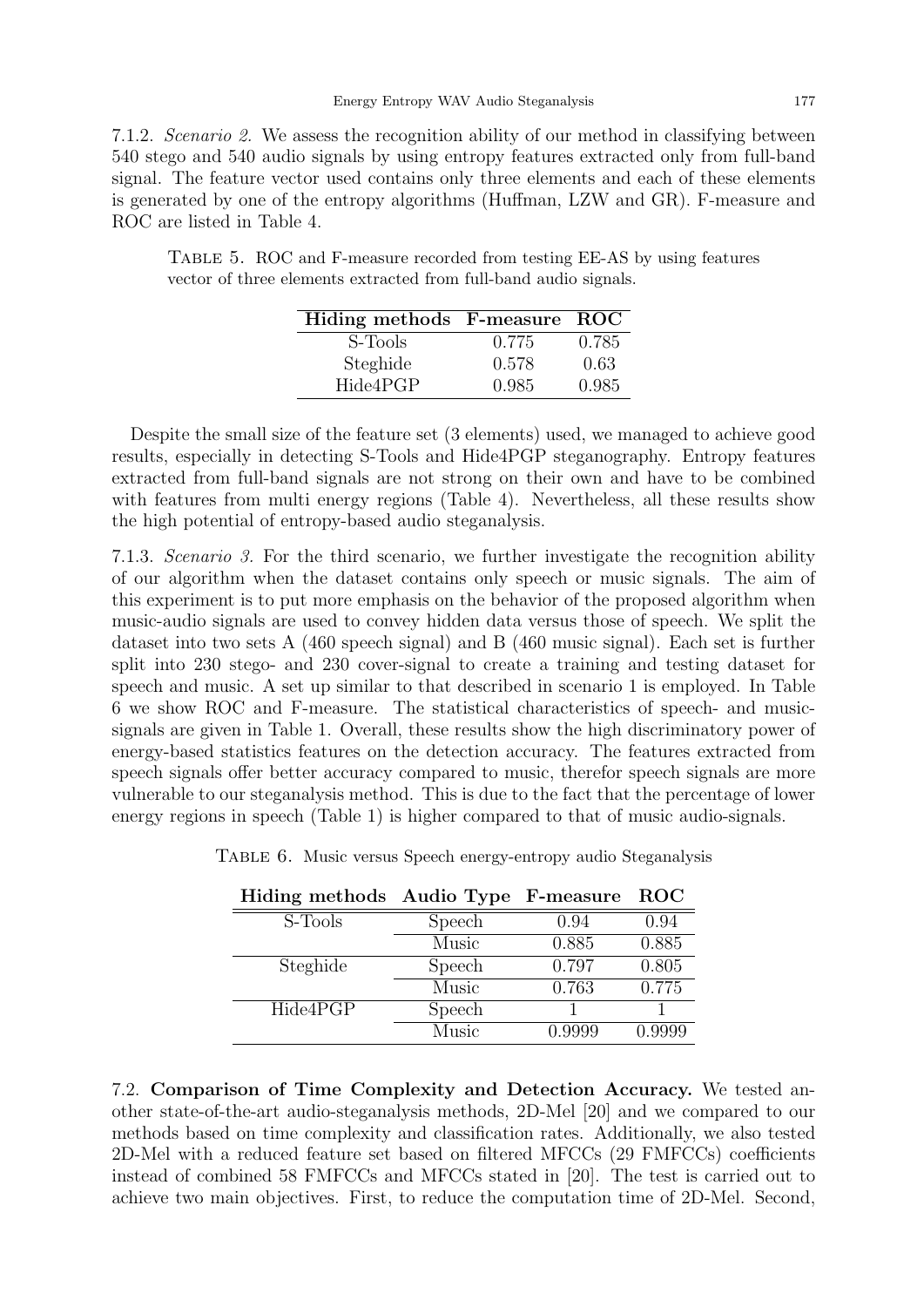to fully align with Liu's proposal where he proved that FMFCCs are the main source of embedding error. F-measure and ROC values of the primary experiment on a dataset of 540 training and 540 testing audio-signals are summarized in Table 7. Higher scores in the table correspond to a more accurate detection performance.

|          | Hiding methods Steganalysis Method F-measure |       | $\overline{ROC}$ |
|----------|----------------------------------------------|-------|------------------|
| S-Tools  | $2D-Mel$                                     | 0.706 | 0.725            |
|          | <b>FMFCCs</b>                                | 0.885 | 0.745            |
|          | EE-AS                                        | 0.909 | 0.91             |
| Steghide | $2D-Mel$                                     | 0.63  | 0.67             |
|          | <b>FMFCCs</b>                                | 0.712 | 0.79             |
|          | EE-AS                                        | 0.791 | 795              |
| Hide4PGP | $2D-Mel$                                     | 0.854 | 0.855            |
|          | <b>FMFCCs</b>                                | 0.887 | 0.855            |
|          | EE-AS                                        |       |                  |

Table 7. F-measure and ROC recorded from testing EE-AS, 2D-Mel on a 540 dataset of Audio signal

The results registered in Table 7 show that EE-AS has better accuracy reflected by higher F-measure and roc. In addition, testing 2D-Mel steganalysis using only FMFCCs coefficients as features has resulted in a significant downsizing in the classification feature set (29 features instead of 58) and hence has improved the performance of 2D-Mel. These results could be explained as follows:

- The information extracted from FMFCCs are sufficient and more informative for the classification process.
- The 29 MFCCs features have added more noise than valuable information to the classification.

It is further found that EE-AS has better time complexity than 2D-Mel. The entropy features of N samples takes a maximum time complexity of  $O(N \log N)$  [48], meanwhile the computation of mel cepstrum as indicated in Eq.4 requires  $O(N^2(\log N)^2)$  knowing that FFT time complexity is  $O(N \log N)$  [49].

$$
MFCCs = FFT(MT(FFT(D_s^2))) = \begin{pmatrix} f_{mel1} \\ f_{mel2} \\ \dots \\ f_{mel29} \end{pmatrix}
$$
 (4)

In addition to the complexity time, the computational time needed in the training stage in EE-AS is smaller, since, we only used 15 features compared to the 58 features in 2D-Mel.

Further details on the behavior of each algorithm are represented in term of ROC curves in Figures (5a), (5b) and (5c). In each graph, a higher curve corresponds to a more accurate detection rate. While a lower curve corresponds to a less accurate detection rate. As an example, combined 2D-Mel produced a ROC of 85.5% for Hide4PGP while EE-AS have achieved a 100% accuracy. For Stools, 91% has been registered against 72.5%. Moreover, the proposed method offers a better accuracy with regards to stegoaudio streams detection expressed by higher rate of true positive (TP) as shown in Figure (5d).

Using any of these performance measures, EE-AS method performs better than 2d-Mel. Thus, the features extracted by EE-AS are more informative for the classification process.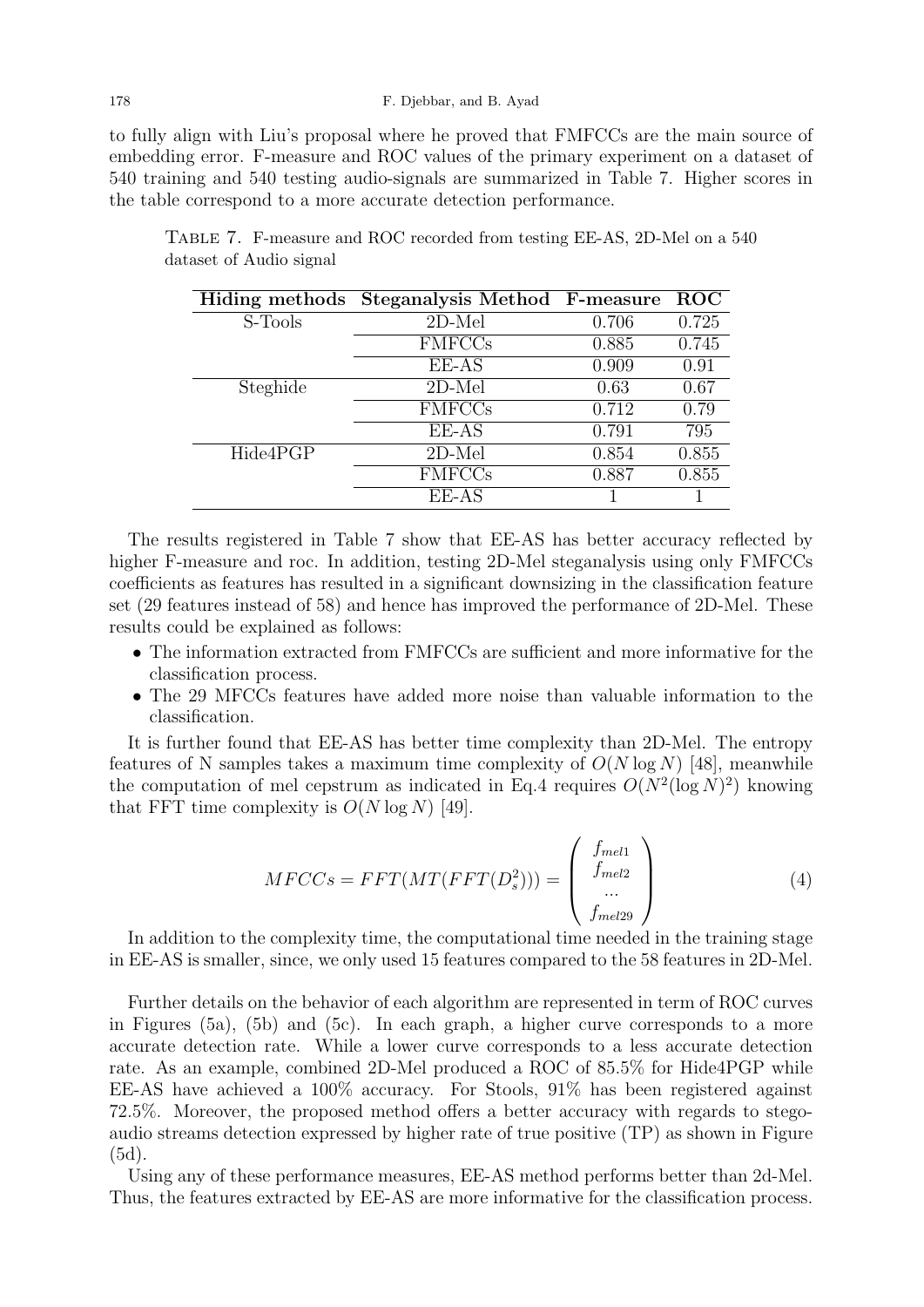

Figure 5. ROC curves for EE-AS and 2D-Mel [20] tested by Hide4PGP (5a), Stool (5b), Steghide (5c) and performance comparison of EE-AS and 2D-Mel based on TP rates (5d)

Beside the overall accuracy out-performance, EE-AS has two more advantages over 2D-Mel. Firstly, the 2D-Mel method is computationally more intensive as the classification vector has 58 elements against 15 only required by our algorithm. Secondly, the proposed method offers a better accuracy with regards to stego audio files detection which is the main objective of steganalysis techniques. As an example, Figure 5d shows that stego files in our method are 100% detected when Hide4PGP and Stool are used versus 77 % and 47% respectively in 2D-Mel. For steghide, 93% accuracy has been registered against 34%.

8. Conclusion and Future work. In this paper we present an efficient audio steganalysis technique. Our method is based on the assumption that embedding techniques would modify the entropy and the energy content of audio signals. This assumption is justified by the additive property of stego-signal which can be modeled by adding noise or errorsignal to the cover-signal. However, the main feature of this algorithm is to demonstrate that maximum entropy in conjunction with energy can be very powerful technique for audio steganalysis. The experimental results show that our method (EE-AS) applied on a large audio signal dataset achieved a true positive rate above 97.67% for embedding rate of 25% or above while improving the computational time. EE-AS requires reduced feature vector to detect changes in audio signal due to steganography with higher F-measure and ROC. The improved accuracy of our method follows from the integration of energy and entropy which are two powerful information content measures. In addition, the use of SVM classifier empowered the proposed algorithm, since it is based on strong foundations in statistical learning theory and proved to be effective classifier in the last decade.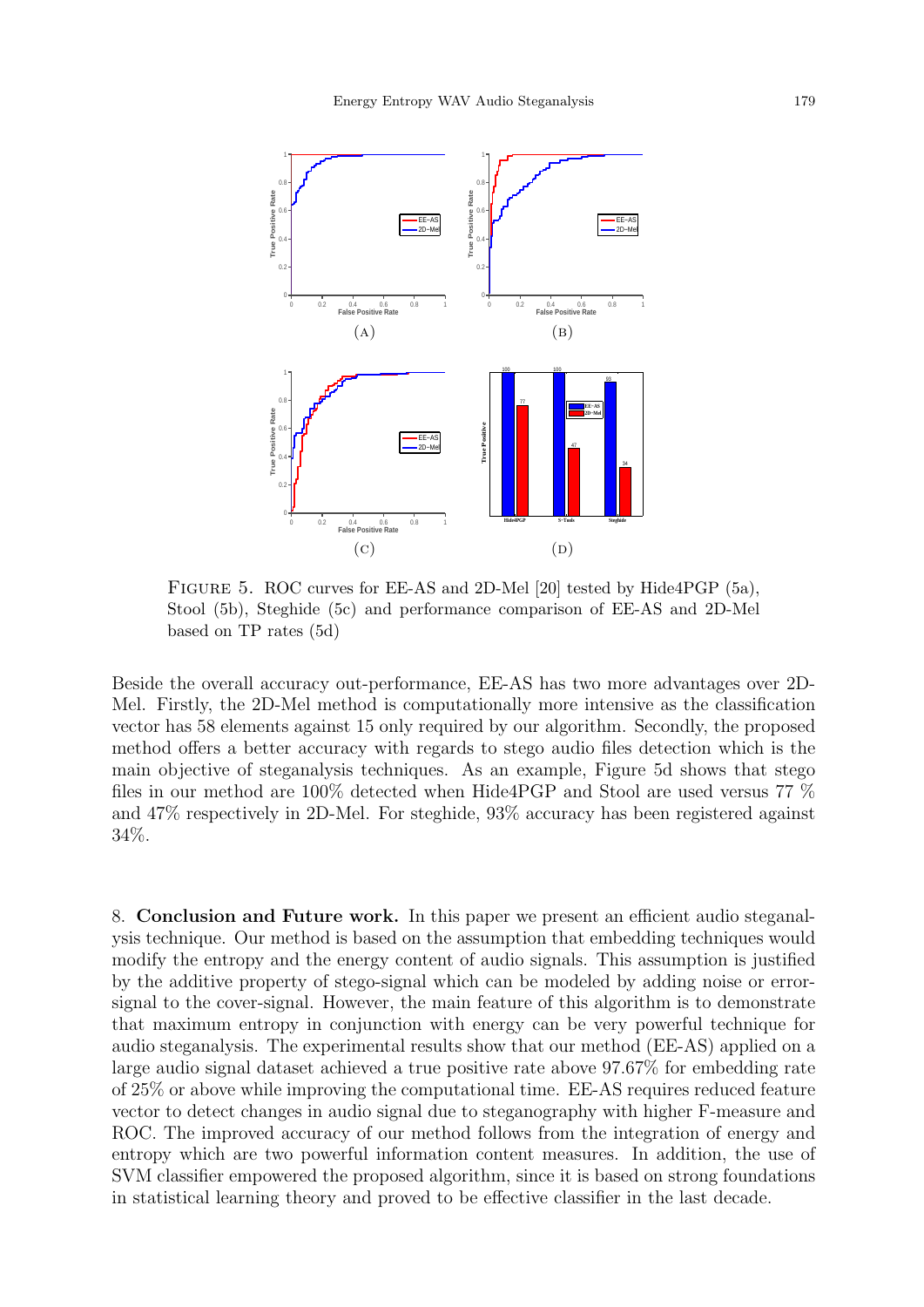Finally, the success of the proposed steganalysis method in detecting steganographic audio signals encouraged us to pursue future investigations to further minimize the features vector and the embedding rate, introduce signal complexity and extend our proposed method to other steganographic applications developed in transform and coded domains.

#### REFERENCES

- 1. A. Cheddad, J. Condell, K. Curran and P. Mc Kevit, Digital image steganography: Survey and analysis of current methods , Signal Processing, vol 90, issue 3, pp 727-752, Marsh 2010.
- 2. F. Djebbar, B Ayad, K Abed-Meraim, H Habib, Unified phase and magnitude speech spectra data hiding algorithm, Security and Communication Networks, John Wiley and Sons, Ltd, vol 6, issue 8, pp 961-971, 1 Aug, 2013.
- 3. F. Djebbar, K Abed-Maraim, D Guerchi, H Hamam, Dynamic energy based text-in-speech spectrum hiding using speech masking properties, 2nd International Conference on Industrial Mechatronics and Automation (ICIMA), vol.2, pp 422426, China, 30-31 May 2010.
- 4. Driss Guerchi and Fatiha Djebbar, Narrowband Speech Hiding using Vector Quantization , International Journal of Information and Communication Engineering, pp 5-8, 2009.
- 5. R. Balaji,G. Naveen, Secure data transmission using video Steganography , IEEE International Conference on Electro/Information Technology (EIT), pp.1,5, 15-17 May 2011.
- 6. Shirali-Shahreza, M.; Shirali-Shahreza, S., Persian/Arabic Unicode Text Steganography , SIAS Fourth International Conference on Information Assurance and Security, pp.62,66, 8-10 Sept. 2008.
- 7. T. G. Handel, T. Maxwell Sandford II, Hiding Data in the OSI Network Model , Information hiding: first international workshop, Cambridge, UK. Lecture Notes in Computer Science, vol. 1174, pp. 23-38, Berlin Heidelberg New York: Springer- Verlag, 1996.
- 8. F. Djebbar, B. Ayad, K. Abed Meraim, H. Hamam, Comparative study of digital audio steganography techniques , EURASIP Journal on Audio, Speech, and Music Processing, pp 1-16, Dec 2012
- 9. Steganography in the news, http://www.sarc-wv.com/news/steganography\\_in\\_the\\_news/ 2010/.
- 10. Federal news radio, http://www.federalnewsradio.com/?nid=\&sid=1909760/
- 11. K. M. Johnson, S. Lyu, and H. Farid, Steganalysis of Recorded Speech , In Proceedings of the Conference on Security, Steganography and Watermarking of Multimedia (SPIE), San Jose, USA, pp. 664-672, January, 2005.
- 12. H. Ozer, I.Avcibag , B. Sankur, et al., Steganalysis of Audio Based on Audio Quality Metrics , Proceedings of SPIE, Santa Clara, CA, USA, pp. 55-66, June 2003.
- 13. A.C. Rencher, Methods of Multivariate Data Analysis , 2nd Edition. John Wiley, 2002.
- 14. P. Pudil, J. Novovicova, J. Kittler, Floating Search Methods in Feature Selection, Pattern Recognition Letters, pp. 1119-1125, November 1994.
- 15. Avcibas, Audio steganalysis with content independent distortion measures , IEEE Signal Process Letter, vol. 13, no. 2, pp. 92-95, 2006.
- 16. Yincheng Qi, Jianwen Fu, and Jinsha Yuan, Wavelet domain audio steganalysis based on statistical moments of histogram, *Journal of System Simulation*, vol 20, no. 7, pp. 1912-1914, April 2008.
- 17. G. Xuan, Y. Q. Shi, J. Gao, et al, Steganalysis based on multiple features formed by statistical moments of wavelet characteristic functions, In Proceeding of Information Hiding Workshop, pp. 262-277, 2005.
- 18. X. Ru, H. Zhang, X. Huang, Steganalysis of Audio: Attacking the Steghide , In Proceeding of the Fourth International Conference on Machine Learning and Cybernetics, pp. 3937-3942, 2005.
- 19. C. Kraetzer, J. Dittmann, Pros and cons of Melcepstrum based audio steganalysis using SVM classification , Lecture Notes in Computer Science, 4567, pp. 359377, 2008.
- 20. Q. Liu, A. H. Sung, M. Qiao, Temporal derivative-based spectrum and mel-cepstrum audio steganalysis , IEEE Transactions on Information Forensics and Security, vol. 4, no. 3, pp. 359-368, 2009.
- 21. W. Zeng, R. Hu, H. Ai, Audio steganalysis of spread spectrum information hiding based on statistical moment and distance metric, *Multimedia Tools and Applications*, vol. 55, no. 3, pp. 525-556, December 2011
- 22. F. A. P. Petitcolas, MP3Stego, [Online]. Available: http://www.cl.cam.ac.uk/fapp2/ steganography/mp3stego/index.html(2002).
- 23. D. Yan, R. Wang, X. Yu and J. Zhu , Steganalysis for MP3Stego using differential statistics of quantization step , Digit. Signal Process., vol. 23, no. 4, pp. 1181-1185, 2013